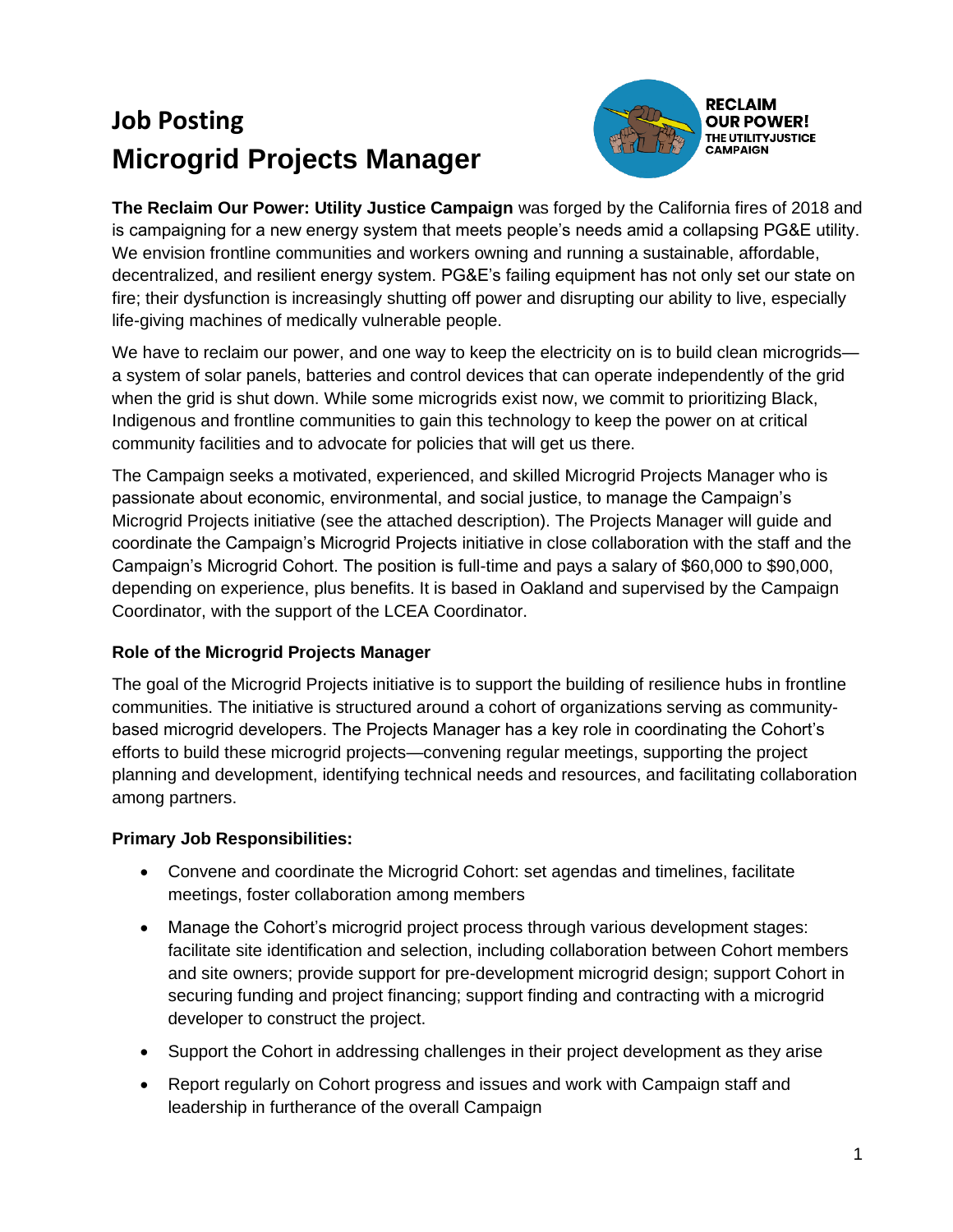#### **Qualifications:**

- A passion for social justice, climate justice and the utility justice mission of the Reclaim Our Power Campaign
- Demonstrated experience in managing solar, solar plus storage, and/or microgrid installation projects through the different development stages: site qualification, design, funding and project financing, engineering and construction
- Demonstrated experience in coordinating community groups to achieve a common goal, especially in diverse, low-income, or frontline communities
- Good written and verbal communication skills.
- Experience in a collective work environment
- Available 40 hours/week for a minimum of 6 months; preferred start by May 23, 2022

#### **How to Apply:**

Please send a cover letter explaining your interest in the position and your availability, along with a resume, to [hiring@localcleanenergy.org](mailto:hiring@localcleanenergy.org) by April 29, 2022 with subject line "Applying for ROP Microgrid Projects Manager." People of color, women, LGBTQ are strongly encouraged to apply. No phone calls please. Thanks for your interest!

Description of the Microgrid Projects Initiative on next page.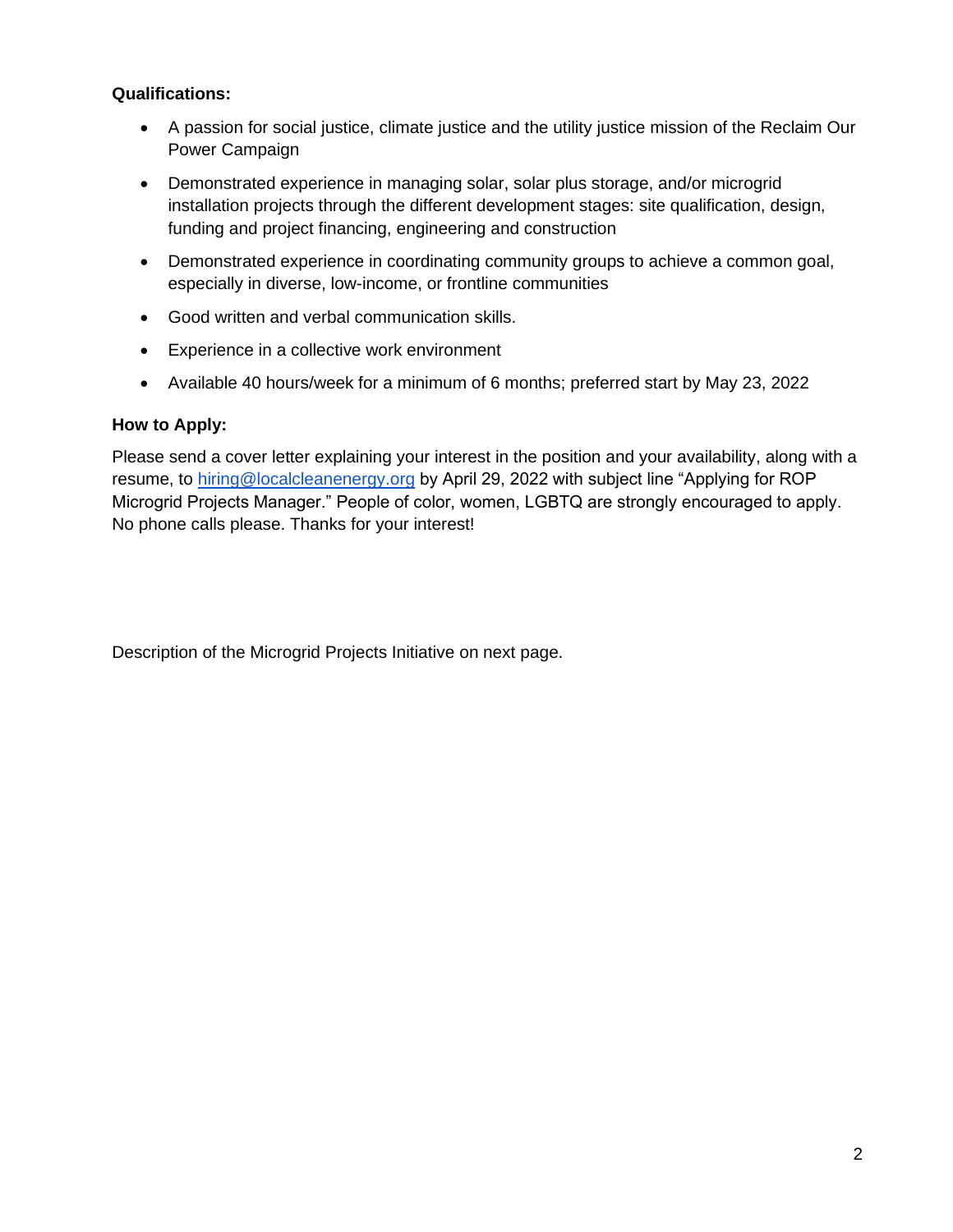## **Microgrid Projects Initiative: Phase 2 Cohort**



This document describes Phase 2 of the Microgrid Projects initiative of the Reclaim Our Power (ROP) Campaign.

## **Description of the Initiative**

The goal of ROP's Microgrid Projects initiative is to support the building of resilience hubs in California frontline communities and to advocate for policies that will get us there. This effort is part of the Campaign's community-driven energy resilience efforts to support community-based organizations in developing microgrid-based resilience hubs in their communities.

Resilience hubs are facilities that provide vital services to their communities, and which can be islanded from the electrical grid and remain functioning when the grid is shut off. Such resilience hubs are now a vital form of energy resilience for low-income and at-risk communities as climatecaused and utility-planned grid power shutoffs become the norm.

These microgrid-based projects are meant to demonstrate the viability and value of resilience hubs to the community and to strengthen the capacity of community-based organizations to be microgrid project developers.

Phase 1 of this ROP initiative consisted of a series of education sessions in the summer of 2021 on the importance of community driven microgrid resilience and the process by which community organizations can build resilience hubs in their communities. Phase 2 is the project planning and development phase coordinating 5-10 organizations who have the interest and capacity to build resilience hubs—to demonstrate their viability and value to the community.

Accordingly, Phase 2 is structured around a cohort of organizations serving as community-based microgrid developers (the Cohort)—developers of resilience hub projects in their respective communities. The member organizations of the cohort have each committed to building a resilience hub project.

The Cohort will function as a support network for the Phase 2 Cohort members: sharing information, identifying challenges, and providing mutual support. ROP is the convener of the cohort and serves as the main provider of guidance, assistance, and resources needed to address microgrid project challenges and advance these projects to completion.

#### **Review of Microgrid Project Development Stages**

The development of microgrid projects is not unlike the development of shared solar projects by community-based project developers in states that have community solar laws. As the Phase 1 Cohort learned, project development involves a number of stages each with its own challenges. These project development stages, some of which can run in parallel, are outlined very briefly below, each requiring various levels of support: staff funding, community organizing, partner relationship development, technical assistance, project construction financing, and project construction.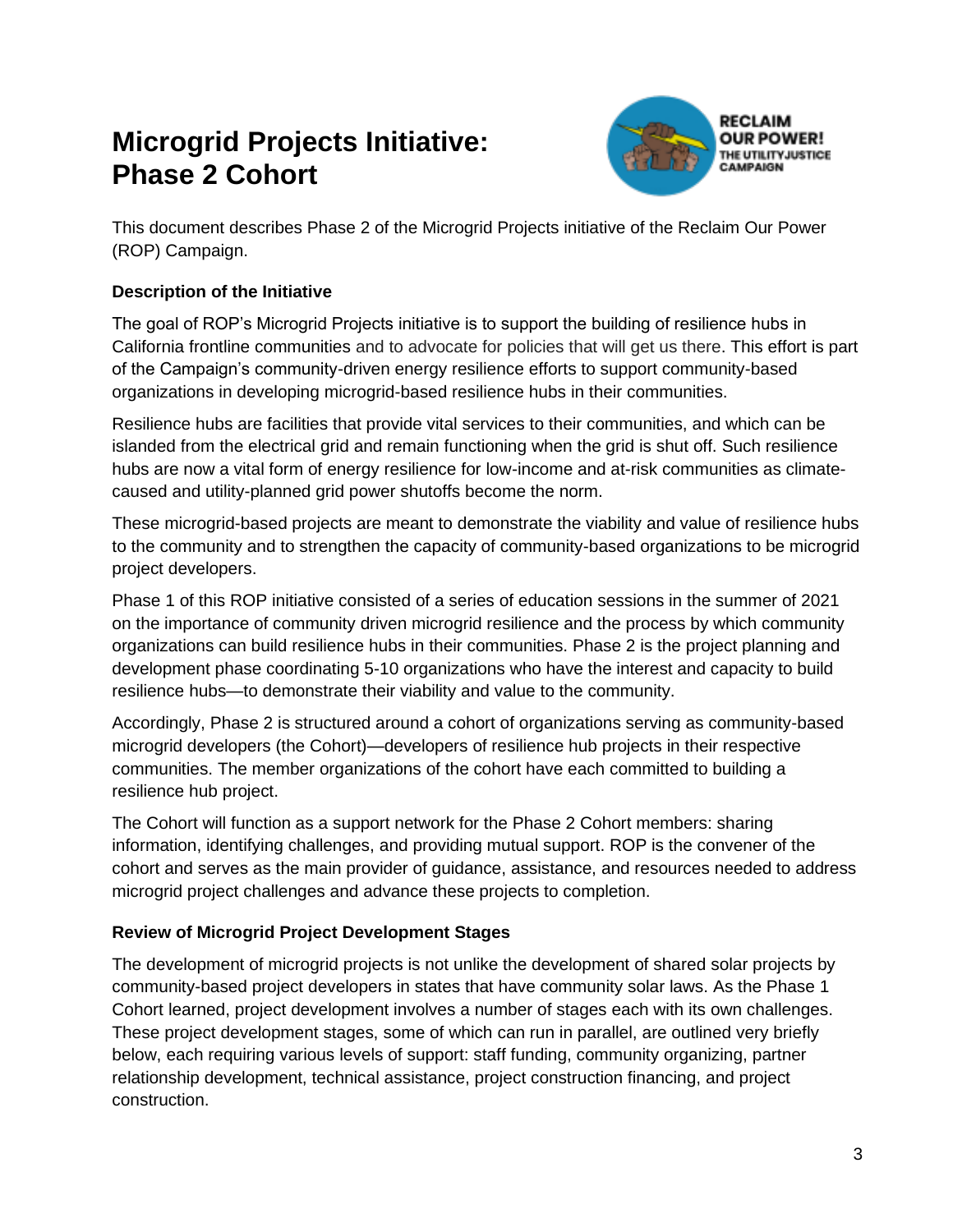**1. Project Developer Readiness:** Community education and organizing to inform communitybased organizations about microgrid resilience hubs, the needs they can address, and their potential benefits to the community. The outcome is for the Cohort members to be committed to building a demonstration resilience hub in their respective communities and secure the resources (funding) to do so—to become community-based project developers. It also involves reaching clarity on the desired ownership and governance model of that resilience hub.

**2. Project Site Qualification:** Investigation of potential demonstration project locations, such as critical facilities that provide services to the community and can function as resilience hubs when power is shut off. This involves a willingness of facility owners to partner with community-based project developer organizations to install microgrid technology on site and to agree on who will own and manage the microgrid.

**3. Pre-Development Microgrid Design:** Preliminary design and feasibility of a microgrid at the project site to provide the desired services, both under normal operation and during power shutoffs. This involves engagement of the community to define the desired level and kind of services, reaching agreement with the facility owner, and securing technical assistance to design/engineer a microgrid to meet community specifications—critical load requirements at a viable cost.

**4. Project Financing:** Financing the construction of such microgrid projects is typically one of the greatest hurdles. The absence of a microgrid tariff that is commercially attractive also impedes financing the project. As a result, the normal financial markets rarely find community-based microgrids to be financially viable. Hence alternative or new financing mechanisms or strategies are generally needed for demonstration projects to be built.

**5. Engineering-Procurement-Construction (EPC) Partnership:** Engaging in a request for proposal (RFP) process to find, evaluate, negotiate, and contract with a "construction" company that will work with community developers to build out the microgrid project, based on construction financing, to meet mutually agreed upon labor and performance standards at specified construction costs.

**6. Grid Interconnection:** Connecting the microgrid project to the distribution grid is the final stage in bringing a project online. It can be a challenge in its own right, and it might involve issues that need to be considered in the design stage of the project. This is especially true in the case of multicustomer microgrids, in which the utility is often a major player regarding both the design and financial viability of the microgrid project.

## **Cohort Operational Model:**

The cohort operational model assumes the member organizations of the Cohort have each committed to being a community-based microgrid developer and to finding resources—with at least a half time dedicated staffer or equivalent—to be able to play that role. A typical microgrid development project would likely require a two-year commitment. Each Cohort member is responsible for managing their own project but will likely be dependent on ROP assistance and resources to successfully accomplish the development stages described above: